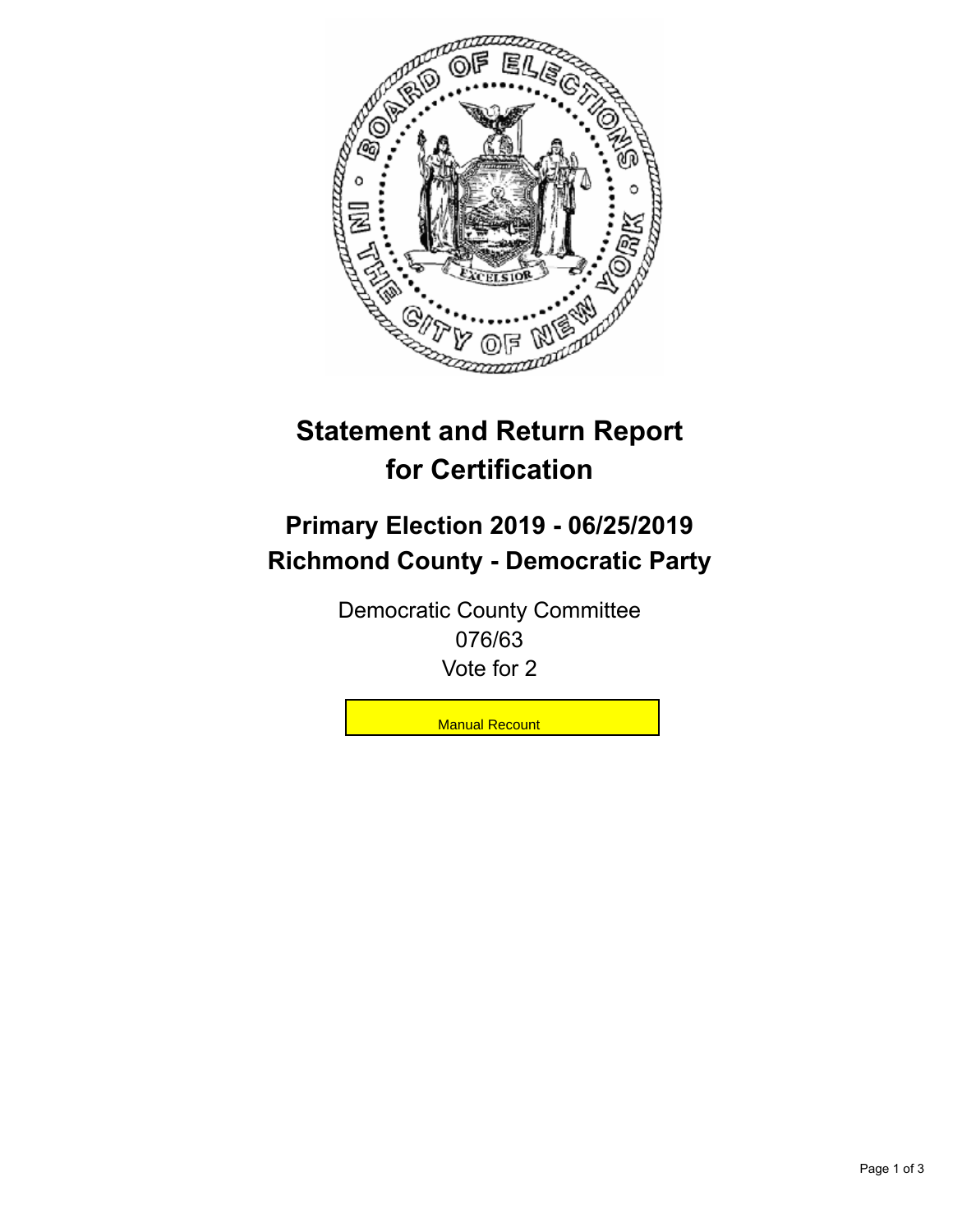

## **Assembly District 63**

| <b>PUBLIC COUNTER</b>                                    | 3 |
|----------------------------------------------------------|---|
| <b>MANUALLY COUNTED EMERGENCY</b>                        | 0 |
| ABSENTEE / MILITARY                                      |   |
| AFFIDAVIT                                                | 0 |
| <b>Total Ballots</b>                                     | 4 |
| Less - Inapplicable Federal/Special Presidential Ballots | 0 |
| <b>Total Applicable Ballots</b>                          | 4 |
| <b>GLORIA C. FRIEDMAN</b>                                | 0 |
| MICHAEL G. FRIEDMAN                                      | 0 |
| <b>ISHRAT JAHAN MOWLA</b>                                | 3 |
| MALIHA ISLAM MOWLA                                       | 3 |
| <b>Total Votes</b>                                       | 6 |
| Unrecorded                                               | 2 |